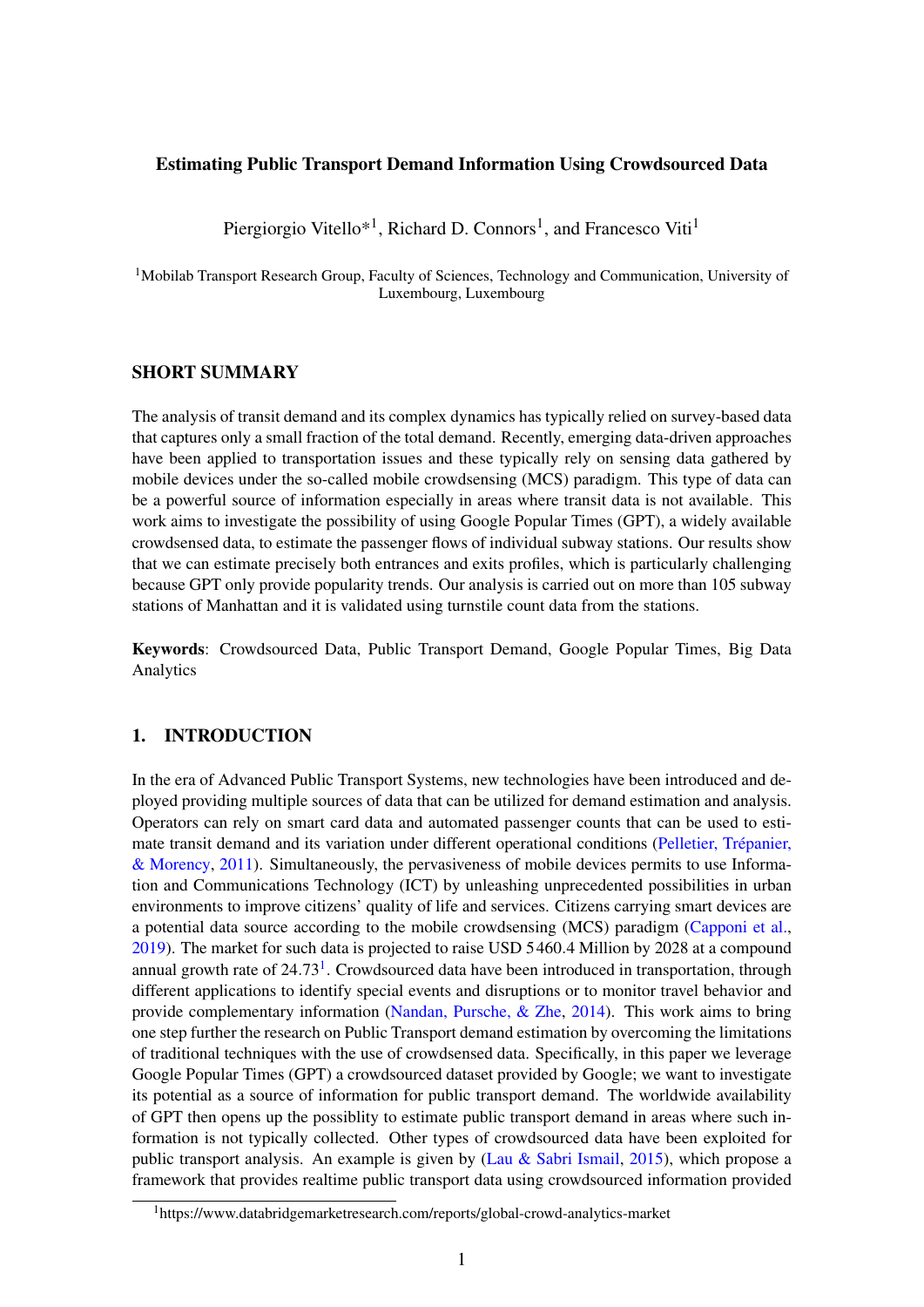by passengers smartphones, the shortcomings of this approach are that passengers have to actively contribute to the framework and that developing a crowdsourced campaign from scratch requires a big effort. By comparison, GPT are already available and do not require any data collection campaign, the main limitation of GPT is that since the data is directly provided by Google the processing made on the raw data are unknown. This study aims at overcoming this shortcoming by combining the GPT with real public transport data. Only few studies started to explore the importance of GPT for the transportation field, the authors of [\(Bandeira et al.,](#page-6-4) [2020\)](#page-6-4) investigate the possibility of using GPT to predict traffic volumes in a specific area, with their work they found a clear relationship between GPT, traffic, and environmental performances. Another interesting analysis of GPT is the one from [\(Timokhin, Sadrani, & Antoniou,](#page-7-0) [2020\)](#page-7-0), this research focused on venue popularity, they developed a WIFI microcontroller to measure the real number of people in a place, the comparison of their data with the corresponding GPT revealed promising results. According to the best knowledge of the authors, no research has focused specifically on analysing the potential of GPT to estimate public transport information. This study intends to fill this research gap. In the remainder of the manuscript, Section [2](#page-1-0) illustrates the data employed in the study, the methodology is described in Section [3.](#page-2-0) Finally, Section [4](#page-3-0) present the results and Section [5](#page-5-0) concludes the work and highlights the final remarks.

### <span id="page-1-0"></span>2. Dataset

In this section we present the types of data we use in our analysis of transit stations demand together with the preliminary observations

#### *Google Popular Times*

GPT is a feature of Google maps that visualise the standard temporal profile of a place (retail shops, restaurants, public places) as a vector of normalized per-hour weekly values in the range [0 : 100] (0: closing hours, 1: lowest amount of visits per-hour in a week and 100: the highest). The GPT is generated from data sent anonymously by smartphones' users who have the google history location enabled, the locations of these devices is tracked in the background and sent to Google through WiFi or mobile networks. Together with the standard week profile, GPT provide a live value for the current hour, this value assesses the actual level of crowdedness at the place. The use of normalized values indicates the trend of an activity during a week and inherently the factors that influence such behaviour (e.g., a restaurant that has more success during weekends in touristic areas or at lunchtime in business districts). However, this hides the absolute quantity of the demand, i.e. the real number of customers. In this work we are not interested in the GPT of all activities, but only on the data regarding the category subway stations. Our dataset includes the GPT for 105 subway stations from the Manhattan region.

### *Turnstile Data*

For analyzing the public transport demand we consider the dataset of the Metropolitan Transportation Authority (MTA) which provides information for boarding and alighting passengers for all the subway stations of New York<sup>[2](#page-1-1)</sup>. The data consists of the number of turnstile entries and exits for subway stations of New York aggregated in four hour intervals. The data we considered includes 1,135 unique turnstile positions that are associated with 732 station entrances or exits and 105 stations. We collected three months of the MTA turnstile dataset. In order to compare the turnstile data with GPT we needed a dataset of the same length. To this end we exploited the first month of turnstile to create a typical weekly profile made by averaging the turnstile data of the same hours and days of the week. Since our GPT dataset includes only Manhattan, we consider during

<span id="page-1-1"></span><sup>2</sup>Source: http://web.mta.info/developers/turnstile.html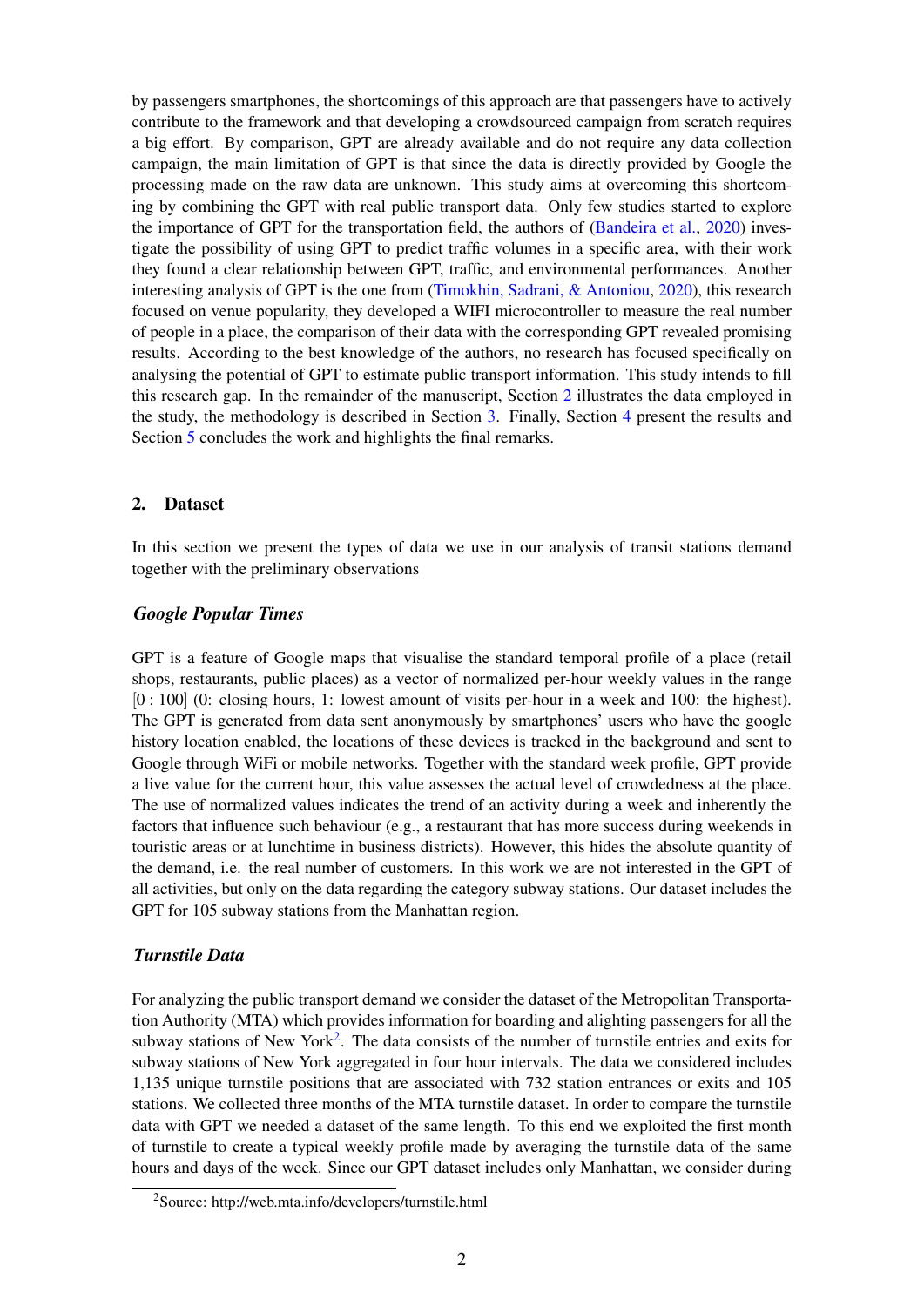<span id="page-2-1"></span>

Figure 1: General estimation framework

<span id="page-2-0"></span>analysis and evaluation only the subway stations from that area of the city.

# 3. THE ESTIMATION FRAMEWORK

Fig[.1](#page-2-1) shows the methodology framework exploited by this study. The methodology aims at estimating the exit and entrance profiles of a specific week for every subway station in Manhattan. The Inputs exploited are the standard GPT, the Turnstile data averaged, and the Live GPT. The framework is composed of three interconnected phases: Correlation analysis, Signature extraction, and Live Estimation.

# *Correlation analysis*

In this first phase, we want to detect which information from the Turnstile dataset of a station is the most similar to the GPT profile. The scope is to understand how the increasing or decreasing of the GPT percentage is correlated with the real amount of passengers entering or exiting from the stations. To analyze the turnstile usage data and its correlation with the GPT we use the following linear regression model:

<span id="page-2-2"></span>
$$
G_{h,s} = \beta T_{h,s} + \varepsilon \tag{1}
$$

where *G* is the GPT value for station *s* and hour of the week *h*,  $\beta$  represents the regression coefficient, and  $\varepsilon$  is the residual error. *T* is the turnstile data, we tested the regression model for both information of turnstile information (Entrances and Exits), and the sum of the two. The performances of the regression models are evaluated using the coefficient of determination or  $R^2$  score which is the proportion of variation explained by independent variables.

# *Signature Extraction*

From the results of the correlation phase (described in Sec[.4\)](#page-3-0) it transpires that the GPT of each station has a different correlation with the turnstile data: in some stations the GPT is more correlated with the entrances while in others with the exits. This phase aims at extracting the signature that characterizes the relationship between the GPT of a single station and corresponding entrances and exits profiles. Similarly to the previous phase, we exploit as input the standard GPT and the averaged entrances and exits. First, we need to transform the entrances and the exits data in order to replicate the GPT scale (0-100). We apply to both entrances and exits a mix-man normalization scaling the dataset on the 0-1 interval and we then multiply by 100. The scaling procedure is the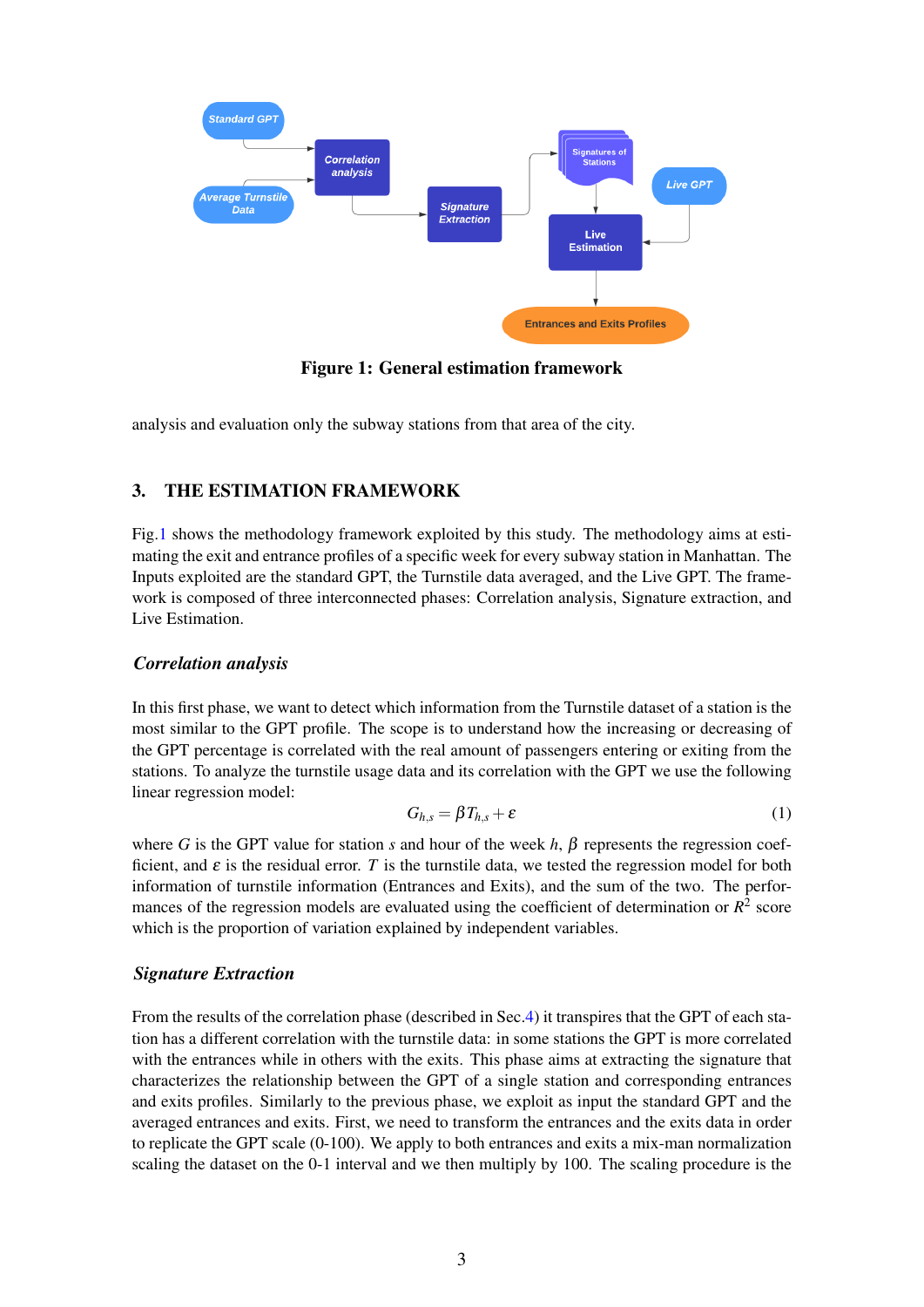following:

<span id="page-3-1"></span>
$$
T_{scaled} = \frac{T - min(T)}{max(T) - min(T)} \cdot 100
$$
\n(2)

where *T* represents the exits or the entrances dataset for a single station, *min* and *max* are the corresponding minimum and maximum values, these two values are stored for each station and will be used on the Live estimation phase. Once scaled the turnstile data, we compute the signature of the stations, the signature represents the margin between the standard GPT and the scaled exits and entrances. For each station we compute two signatures, one for the entrances and one for the exits. The signature calculation is the following:

<span id="page-3-2"></span>
$$
S_{en,s} = En_{scaled} - G_s \tag{3}
$$

<span id="page-3-3"></span>
$$
S_{ex,s} = Ex_{scaled} - G_s \tag{4}
$$

where *S* is the signature for the station *s* corresponding to the turnstile data of entrances *En* or exits *Ex*.

#### *Live estimation*

In the third step, we try to estimate the real values of users exiting and entering the subway stations for a specific week leveraging the corresponding GPT Live data. Specifically, we exploit as input the signatures  $S_{e}n$  and  $S_{e}x$  extracted in the previous phase using past information and we combine them with the information of the current week from the Live GPT. The estimation function for the Exits profile of a week *w* is the following:

$$
Ex_{w,s} = (S_{ex,s} + GL_{s,w}) \cdot (max_{ex,s} - min_{ex,s}) + min_{ex,s}
$$
 (5)

where *max* and *min* are the same stored from eq[.2,](#page-3-1) *Sex*,*<sup>s</sup>* is the signature of exits for station *s*, and *GL* is the GPT Live data extracted for station *s* during week *w*. The same function applies also to the estimation of the entrances profile and it is repeated for every station in the dataset for 12 different weeks after the signature extraction. Finally, we calculate the estimation error using the Normalized Root Mean Square Error (NRMSE):

$$
NRMSE = \frac{\sqrt{\sum_{i=1}^{n} \frac{(\overline{y_i} - y_i)^2}{n}}}{M},
$$
\n(6)

<span id="page-3-0"></span>where  $\overline{y_i}$  are the estimated values,  $y_i$  the observed values, or ground truth, *M* is the mean of the observed values, and *n* is the length of these two series.

### 4. RESULTS

We first start by analyzing the results obtained in the correlation phase. We applied the linear regression described in eq[.1](#page-2-2) to the standard GPT of all stations, together with the data from entrances, exits, and the sum entrances+exits. Fig[.2](#page-4-0) shows the scatter plots of the dataset together with the results of the regression. The colorbar represents the hour of the day. Looking at the  $R^2$  it is clear that the entrances have a better correlation ( $R^2$ 0.79) than the exits ( $R^2$ 0.42), and the sum entrances+exits does not improve on the entrances result. This outcome could be explained by the fact that passengers entering a station have to wait for the subway to arrive, leaving a longer trace at the station as picked up by GPT, while the process of exiting is generally faster. Despite the general trend suggesting that GPT is mainly driven by the entrances profiles, at the single station level we notice the existence of a minority of the stations where the relationship is the opposite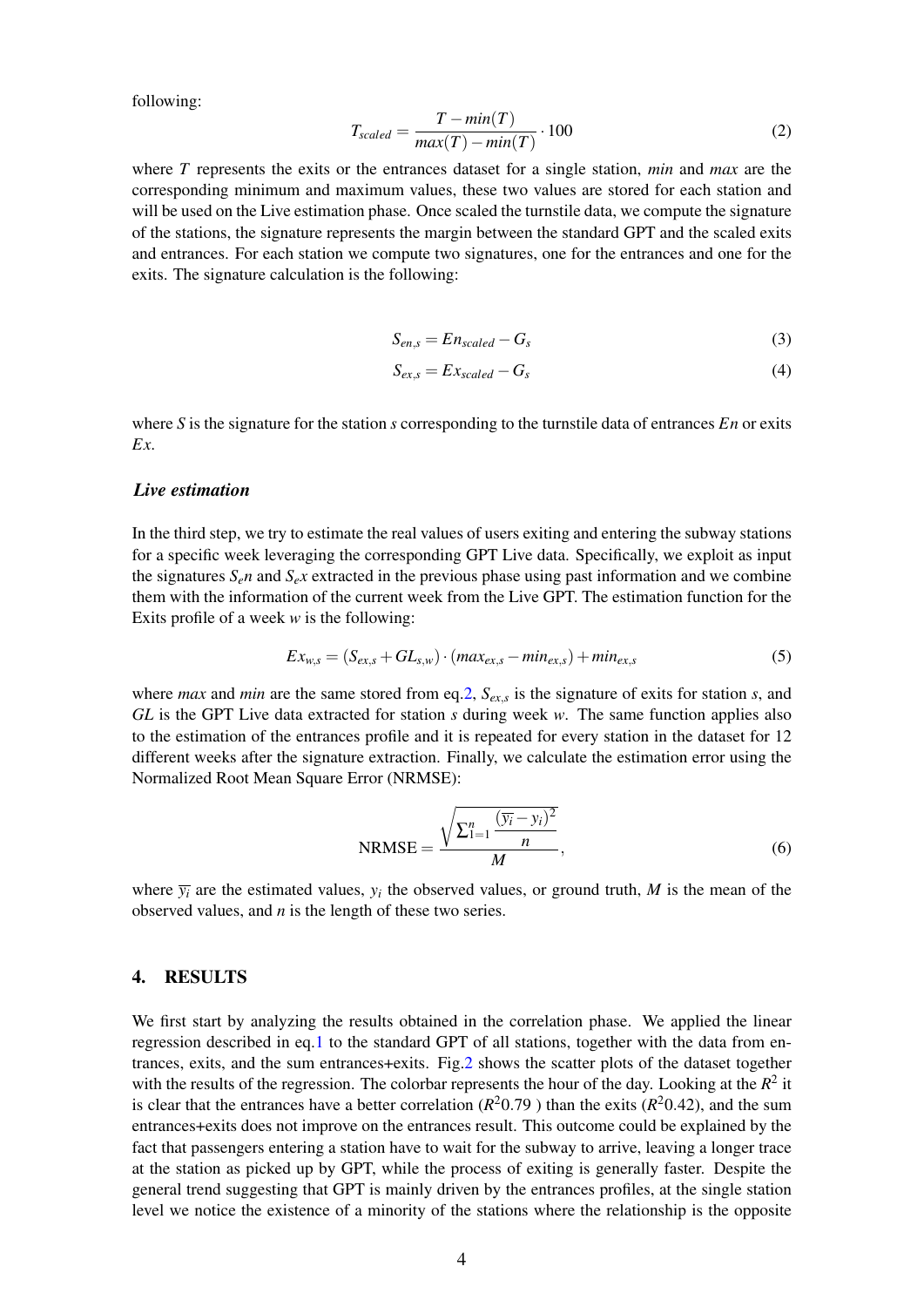<span id="page-4-0"></span>

Figure 2: Correlation between turnstile data and GPT, each station contributes 168 points (total hours of a week) to each plot

and GPT is more correlated with the exit flows. Fig[.2](#page-4-0) shows us another important aspect of the GPT-Turnstile relationship, the noise in the plots tend to intensify in specific intervals of the day, for the entrances the hours with more noise are 16*h* − 19*h*, while for the exits are the 8*h* − 11*h* intervals. This characteristic of time dependency on the correlation GPT-Turnstile, together with the peculiar similarity to the exits of some stations lead us to develop a specific profile for each station able to identify the interconnection between the GPT and the Turnstile data for a generic week. Fig[.3](#page-5-1) presents the signatures of entrances and exits for the subway station "50th", the first row of the plot reveals the three datasets exploited for the signature extraction: standard GPT, entrances and exits (scaled 0-100). The second and the third row of the plot show the signature for the entrances and the one for the exits obtained by applying eq[.3](#page-3-2) and eq[.4.](#page-3-3) Looking at the signatures for this station, it is interesting to note that are almost always negative for the full period, above all it is clear that the biggest differences between the GPT and the turnstile arise during morning peaks. GPT seems not to display the same high percentages of exits and entrances during mornings, this information contained in the signatures will be crucial for the estimation process. Once the signatures for all stations are extracted from the reference month, we are ready to leverage the GPT Live data for estimation of the real flows of entrances and exits. Fig[.4](#page-6-5) shows the result of the estimation process in a single station (50th) for the 2 weeks following the signature extraction month. The upper part of the figure reveals the profile of the GPT Live for the corresponding week, then the lower part presents the real estimation for entrances and exits produced by applying the matching signature. The figure depicts a good result for this single station, most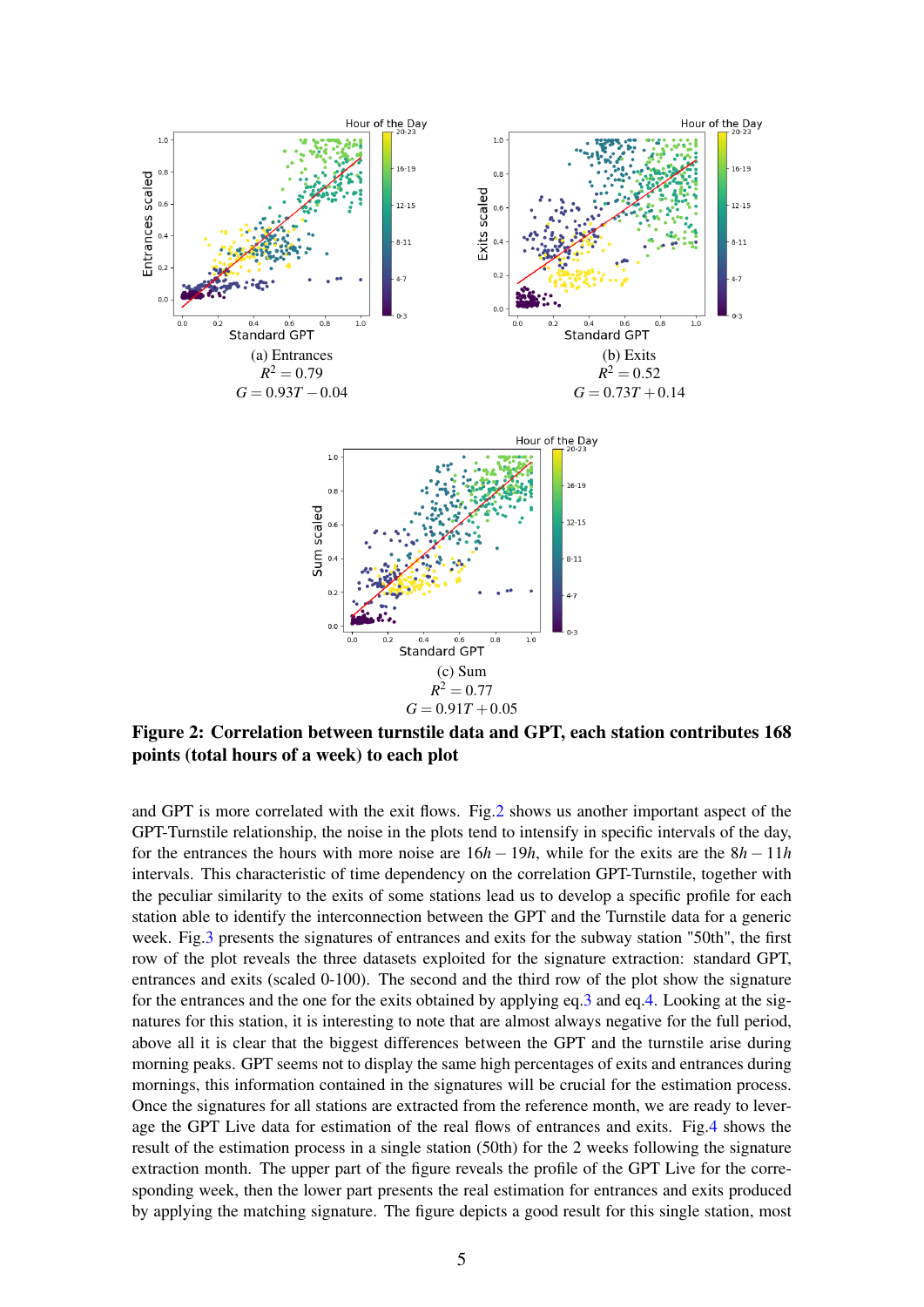<span id="page-5-1"></span>

Figure 3: Extraction of signatures profiles for 50th subway station

of the peaks reached by the ground-truth are replicated by the estimated flows, it is interesting to notice that the NRMSE for this station is greater for the first week 0,25 than for the second 0.24. Having illustrated the estimation results for a single station, tab[.1](#page-5-2) contains the performance of this estimation process on the entire dataset, it includes the averaged NRMSE of the estimations in all stations for the entrances and the exits for all the weeks in the data collection interval. Tab[.1](#page-5-2) shows that the estimation process is stable along the weeks, the NRMSE is always contained in the interval  $0.3-0.4$ , it is notable that the error does not appear to systematically increase along the different weeks, this means that the signatures extracted before week 1 are still valid also after the 3 months of the data collection.

<span id="page-5-2"></span>

|                       | <b>Error Exits</b> | <b>Error Entrances</b> |
|-----------------------|--------------------|------------------------|
| Week after extraction | (Avg NRMSE)        | (Avg NRMSE)            |
|                       | 0.36               | 0.36                   |
|                       | 0.34               | 0.35                   |
| 3                     | 0.36               | 0.40                   |
|                       | 0.38               | 0.36                   |
| 5                     | 0.38               | 0.33                   |
|                       | 0.39               | 0.40                   |

# <span id="page-5-0"></span>5. CONCLUSIONS

In this work, we investigated the potential to leverage GPT to estimate public transport demand flows. By exploring this crowdsourced data, we identified that GPT can be correlated with the entrance pattern of the majority of subway stations, while the crowdedness of a subset of stations is linked with the exits flows. We observed that the relationship between GPT and public transport demand depends on the day of the week and the hour of the day. Therefore we extracted from each station 2 signatures revealing the temporal profile of the correlation between GPT and entrances/exits. Finally, we estimated two months of entrance/exit flows by applying the extracted signatures to GPT Live data from each station. The estimation process produced promising results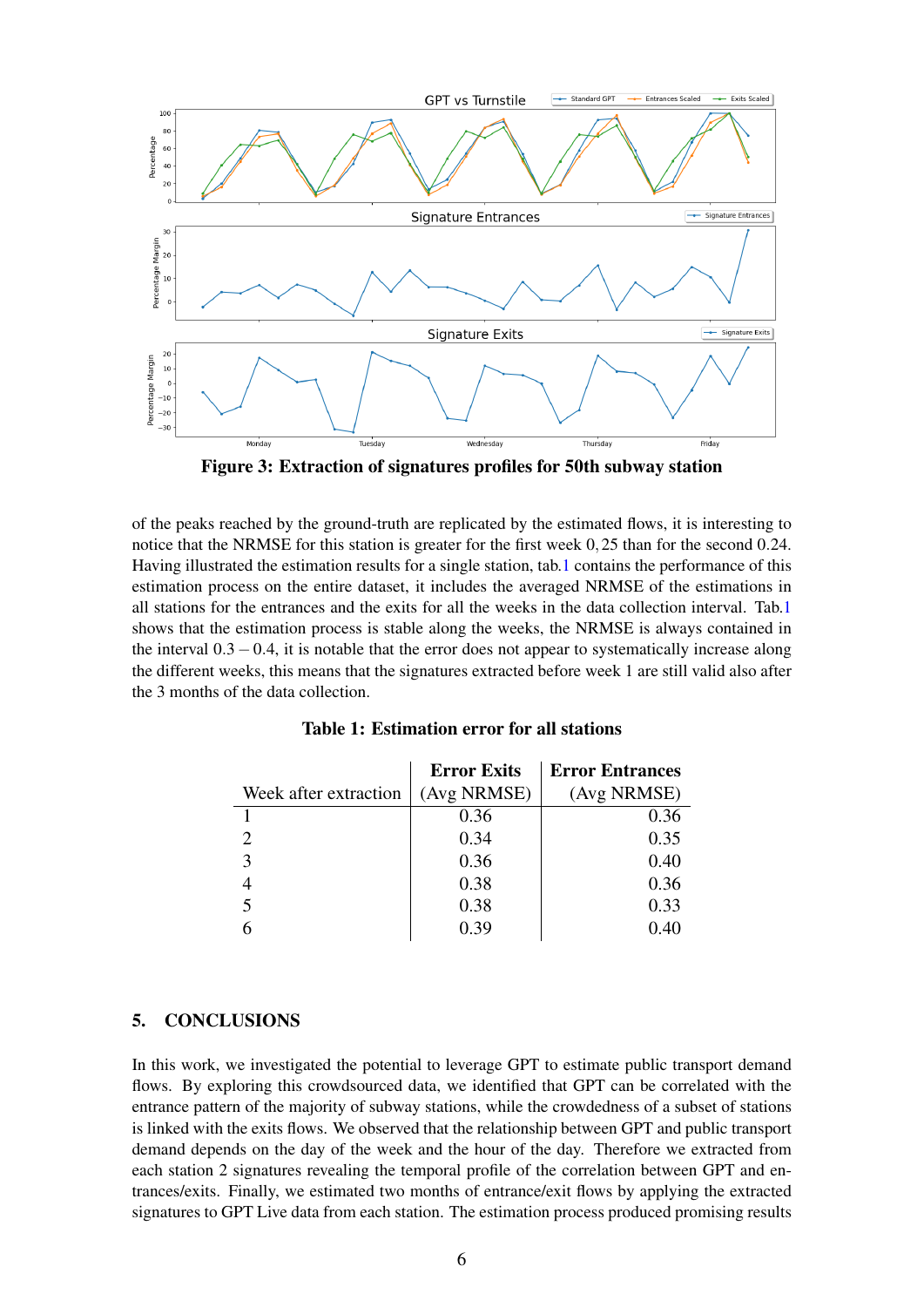<span id="page-6-5"></span>

Figure 4: The profiles of the predicted and true values of turnstile data for week 1 and 2 after the signature extraction, for station 8th

whose accuracy appears to be stable over the different weeks. Future works will focus on analyzing the signatures of different stations to identify influential factors, such as activities around the stations or sociodemographic data. Once such factors are detected, the final goal is to estimate signatures for stations in another city in order to test the transferability of our estimation process to a new environment.

# ACKNOWLEDGMENT

Mr. Vitello is supported by the Luxembourg National Research Fund (PRIDE17/12252781/DRIVEN).

# **REFERENCES**

- <span id="page-6-4"></span>Bandeira, J. M., Tafidis, P., Macedo, E., Teixeira, J., Bahmankhah, B., Guarnaccia, C., & Coelho, M. C. (2020). Exploring the potential of web based information of business popularity for supporting sustainable traffic management. *Transport and Telecommunication Journal*, *21*(1), 47–60. Retrieved from [https://doi.org/](https://doi.org/10.2478/ttj-2020-0004) [10.2478/ttj-2020-0004](https://doi.org/10.2478/ttj-2020-0004) doi: doi:10.2478/ttj-2020-0004
- <span id="page-6-1"></span>Capponi, A., Fiandrino, C., Kantarci, B., Foschini, L., Kliazovich, D., & Bouvry, P. (2019, May). A survey on mobile crowdsensing systems: Challenges, solutions and opportunities. *IEEE Communications Surveys Tutorials*, 1-49. doi: 10.1109/COMST.2019.2914030
- <span id="page-6-3"></span>Lau, S. L., & Sabri Ismail, S. M. (2015). Towards a real-time public transport data framework using crowd-sourced passenger contributed data. In *2015 ieee 82nd vehicular technology conference (vtc2015-fall)* (p. 1-6). doi: 10.1109/VTCFall.2015 .7391180
- <span id="page-6-2"></span>Nandan, N., Pursche, A., & Zhe, X. (2014). Challenges in crowdsourcing real-time information for public transportation. In *2014 ieee 15th international conference on mobile data management* (Vol. 2, pp. 67–72).
- <span id="page-6-0"></span>Pelletier, M.-P., Trépanier, M., & Morency, C. (2011). Smart card data use in public transit: A literature review. *Transportation Research Part C: Emerging Technologies*, *19*(4), 557–568.